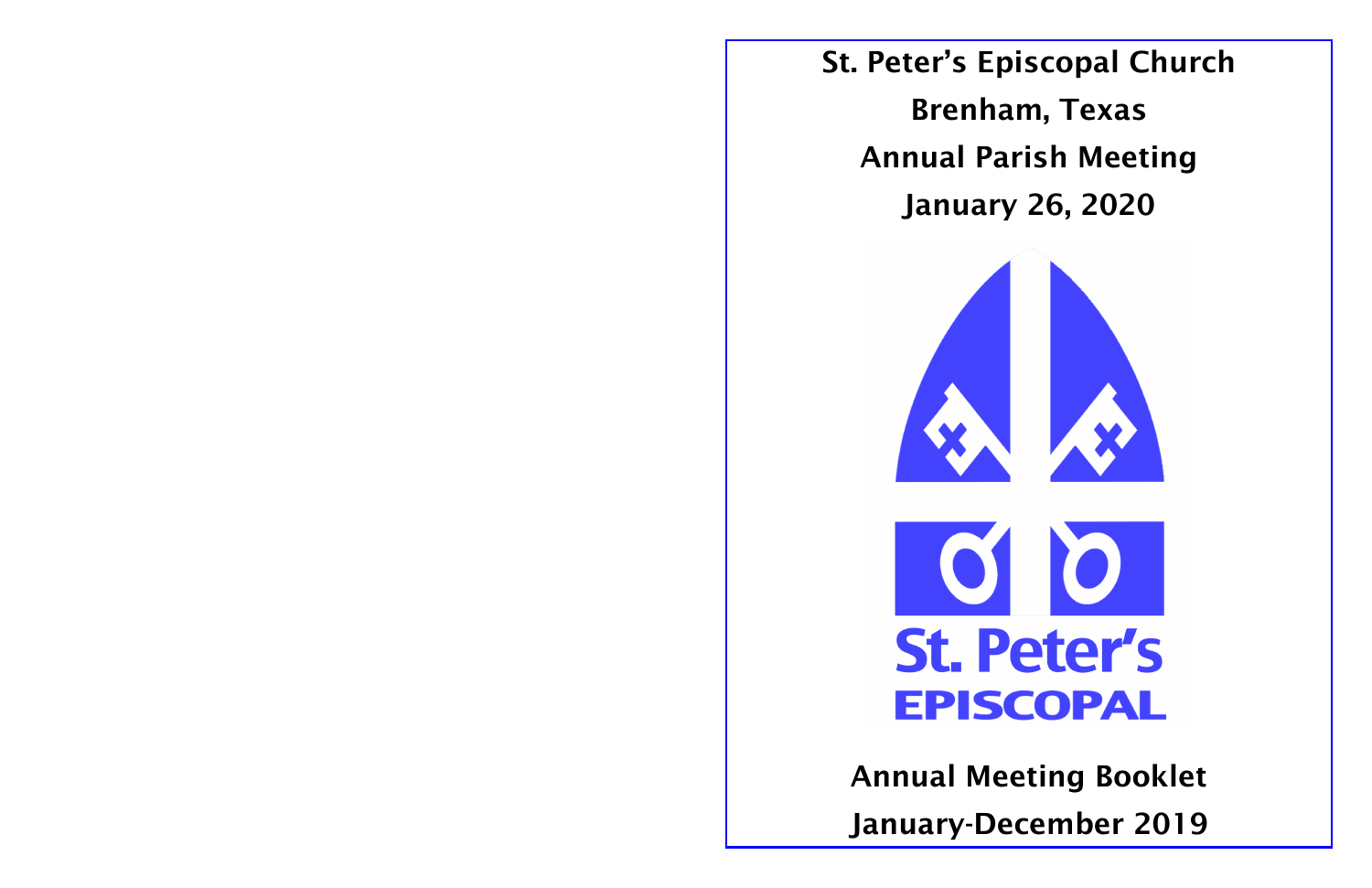## THE AGENDA FOR THE ANNUAL PARISH MEETING January 26, 2020

- I. Opening Prayer and Call to Order—Rector
- II. Approval of Minutes—Senior Warden
	- January 27, 2019—Minutes of the Annual Parish Meeting 2019
	- October 29, 2019—Minutes of the Annual Electing Meeting 2019
- III. Vestry
	- Recognition of Retiring Members of the Vestry—Senior Warden
	- Election of New Vestry Members—Rector
	- Introduction of New Members of the Vestry and Signing of Canonical Declaration— Senior Warden
	- Commissioning of the New Members of the Vestry—Rector
- IV. Introduction of Delegates to Diocesan Council—Senior Warden
- V. Parish Slide Show—Carol Muegge
- VI. The Rector's Address
- VII. Acceptance of Annual Reports—Senior Warden
- VIII. Financial Reports—Chair of the Finance Committee and Treasurer Reports for 2019
	- Budget for 2020
- IX. Other Business to Come Before the Committee—Senior Warden
- X. Announcements—Rector
	- Staff Updates
		- Lenten Program
		- Necrology
	- Called Meeting of the Vestry Following Adjournment
- XI. Adjournment and Blessings—Rector

# Table of Contents

# Prayer Ministry Report

Current members of the team are Cindy Cook, Cherry and Ray Daugbjerg, Nancy Leaton, Jerry Lester, Roger Ross, Linda Warburton and Judy Webster. Prayer Ministry is available every Sunday during the 10:30 service near the Baptismal font and on the 2nd Sunday during the 8:00 service in the chapel. Members of our congregation continue to faithfully embrace and participate in this ministry. Each Sunday people come to the team during communion to ask for healing prayer, thankfulness, peace, and other concerns.

Two members of our team are members of the Order of St. Luke which is a worldwide organization dedicated to the Christian healing ministry. The OSL offers conferences on healing prayer for members to gain more knowledge and experience.

Fr. Stephen has helped us reorganize our monthly meetings and deepen the discussions. Each Wednesday, one member brings a subject to discuss or learn about. It might be a Scripture, a poem, a story, a song, or a book. The programs have been inspiring and helpful to the members. Anyone may attend. Prayer Ministry Team meets at 5:30 on the first Wednesday of the month in the library. If you want to learn more about this ministry, please talk with any of the team. Submitted by Judy Webster

meets the fourth Tuesday of odd numbered months at the Brenham Presbyterian Church. Anyone interested in this food ministry is welcome to attend.

More outreach activities are included in other reports for the annual parish meeting.

The outreach committee will continue to focus on food insecurity issues in Brenham and Washington County in 2020. We would like to investigate the possibility of locating and applying for grants to provide funding for future projects. If you have an interest in helping with this endeavor, please let us know.

Volunteers are always needed for the emergency food pantry, the BHA pantry and the mobile food drop. Contact someone on the outreach committee to learn how you might volunteer on a one time basis or routinely.

A very special and heartfelt thanks to all of you who have given so tirelessly over this past year. Your efforts are most appreciated. We must work diligently to sustain and increase our efforts in our community. The need continues to increase.

The Outreach Committee meets monthly on the second Sunday after the 10:30 service at St. Pete's house. Please join us if you are interested in learning more about this ministry. Respectfully submitted on behalf of the Outreach Committee, Brenda K Squyres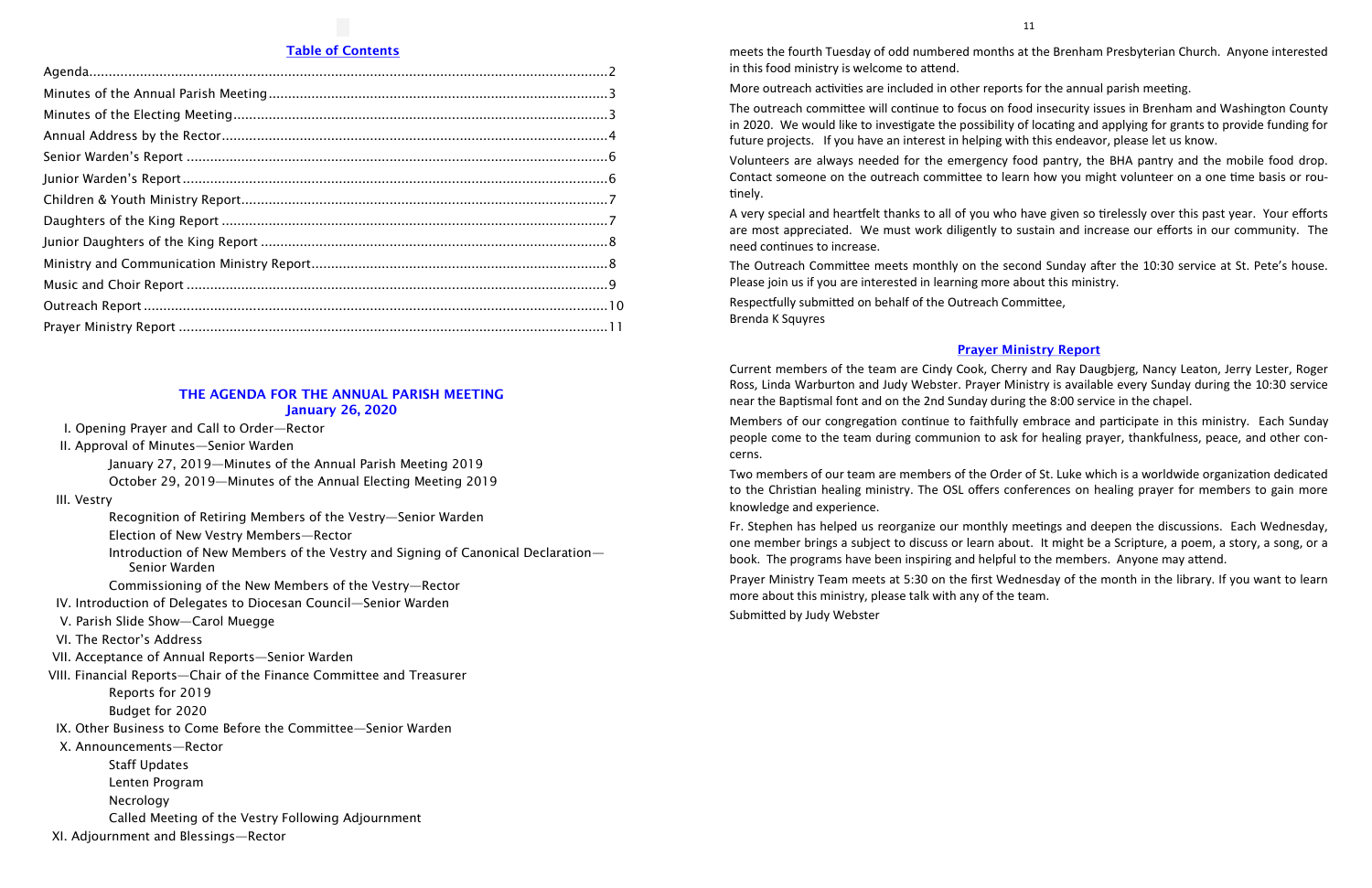# Outreach Report

In 2019, St. Peter's outreach activities continued to focus primarily on helping children and food security projects. We again participated in the FOR THE CITY campaign to provide back-to-school backpacks filled with supplies for needy children. And, we participated with FAITH MISSION in the annual Pumpkin Carving activities. Brenham High School students received donuts and prayers as they returned to school. Approximately 25 Thanksgiving Baskets were provided to those in need. Hundreds of gifts were purchased, wrapped and donated for our annual Christmas Angel Tree project. The weekend backpack program was continued at Brenham Middle School.

In a recent monthly newsletter article, I noted that we had collected 3,107.50 pounds of food for our emergency pantry. As of year-end, that total was 5,112.50.

This summer, from July 29th-August 9th, we partnered with other churches and organizations to provide meals at the Brenham Housing Authority. We served over 431 meals with countless sides and desserts. We had books and goodie bags to give away every day. It is important to note that we served many more elderly people than we have in the past. This summer (2020) perhaps we can have some planned activities for the children/adults before lunch. First Methodist Church prepared approximately 250 snack bags that were delivered to the Nancy Carol Roberts Library for children who frequent the library and playground during the summer.

The mobile food drop on the First Friday of each month is now almost 18 months old. We are currently serving over 150 boxes of food. We have moved into the top five distribution points for the Brazos Valley Food Bank, which provides the food for this ministry.

Margaret and Peter Broadbent continue to coordinate our feeding ministry at the **BRENHAM HOUSING AU-THORITY (BHA).** As of year-end, we are serving an average of thirty folks weekly. Deliveries are made to approximately twenty home bound residents. We purchased approximately 24,722 pounds of food from the Brazos Valley Food Bank and HEB. We received another 6,600 pounds free of charge from BVFB. We served 2,515 people at a cost of \$2.16 annually. Additional food was provided by the Zwieners and Broadbents. Thanksgiving and Christmas Food Baskets were also provided. Christmas gifts were provided to the children by a partner church. In addition to delivering food we are spending time with the residents. Repairs have been made to their homes, prayers have been shared and personal contact is being maintained. Funding for this ministry comes from proceeds from the Dine In to Reach Out Dinner, the Art Show and generous parishioners.

**THE WASHINGTON COUNTY FOOD SECURITY COALITION (WCFSC)** has obtained official 501(c)(3) status. Deacon Carol Peterson and Brenda K Squyres are serving as Chairperson and Secretary, respectively. WCFSC

Active choristers at the conclusion of 2019 included Jeff Appel, Bryce Barnes, Lynda Dixon, Christopher Hilton, Molly Hilton, Mikel Redman, Amy Schramm, Jeff Terrel, Kaye Warner, and Kate Whaley. Music Interns at this time included Jalani Clark, Caleb Hamilton, Teague Olguin, and Allan Theodore. The choir warmly greeted my wife Sharon Craig and her daughter Emma Davis as guest choristers, and Elise Whittington visited to sing through Christmastide.

At the end of 2019, my activities as Interim Director included resourcing the Music Director's office with appropriate furniture and revising the chorister music distribution and storage procedures. I also purchased the Oxford Book of Flexible Anthems. Going into 2020, I intend to continue to enhance the music library with new music and implement best practices for the storage and cataloging of the library. I am also exploring avenues for other musical performances for guests and parishioners.

It is my great joy to be with St. Peter's at this time, and particularly to join with the choir in the essential task of leading the church's worship in beauty and integrity.

Respectfully submitted, Gavin D. Craig Interim Music Director and Organist

# Minutes of the Annual Parish Meeting January 27, 2019

At 12:30 p.m., The Rev. Stephen Whaley led the opening prayer and called the meeting to order. It was moved and seconded that the minutes of the 2018 Parish Meeting be accepted as presented. The motion carried.

It was moved and seconded that the minutes of the 2018 Electing Meeting be accepted as presented. The motion carried.

Retiring Vestry members Jeff Appel, Lloyd Behm, Wendy Bergin, Jody Clough, and Roger Ross were recognized.

New Vestry members Peter Broadbent, Chris Carroll, Brenda Knoll, Charles Schubert, and Brenda Squyres were introduced, and they signed their Canonical Declarations. Broadbent, Knoll, Schubert, and Squyres will serve a four year term. Carroll will serve the remaining one year of the position left open by Behm.

Whaley commissioned all 2019 Vestry members with a Prayer of Commissioning. The delegates to Diocesan Council – Linda and Randy Patterson, Pam and Charles Schubert, and

Kate Whaley (alternate) – were introduced.

Carol Muegge presented a slide show of 2018 events. Whaley presented the Rector's Report, stating that he is excited to be the rector at St. Peter's and looks forward to continuing his ministry here.

It was moved and seconded that the written Annual Ministry Reports be accepted as presented. The motion carried.

Finance Committee chairperson Martin Coles presented the 2018 Financial Report and the 2019 Budget passed by the Vestry.

The necrology report included Henry Hughes, Nina Hopkins, David Knoll, Richard Powell, Katie Cron, and Tanya McClendon.

Whaley called for a special meeting of the Vestry following adjournment. Whaley adjourned the meeting with a blessing at 1:15 p.m. Submitted by Amy Schramm

# MINUTES OF THE ELECTING MEETING October 27, 2019

The meeting opened by Fr. Stephen Whaley with prayer. There were five three-year and one two-year Vestry terms to be filled. The candidates prior to the meeting were Chris Carroll, Chris Hilton, and Jeff Zeiss, leaving three positions without nominees.

Fr. Stephen explained that Diocesan guidelines state that Vestries should have 3-18 members, but St. Peter's Bylaws do not specify a certain number. At the annual meeting a vote can be held to change the Bylaws to state a specific number if the congregation so wishes. There being no nominations from the floor, Carroll, Hilton, and Zeiss were elected by acclamation to fill the three-year terms. Fr. Stephen closed the meeting with a prayer.

Submitted by Amy Schramm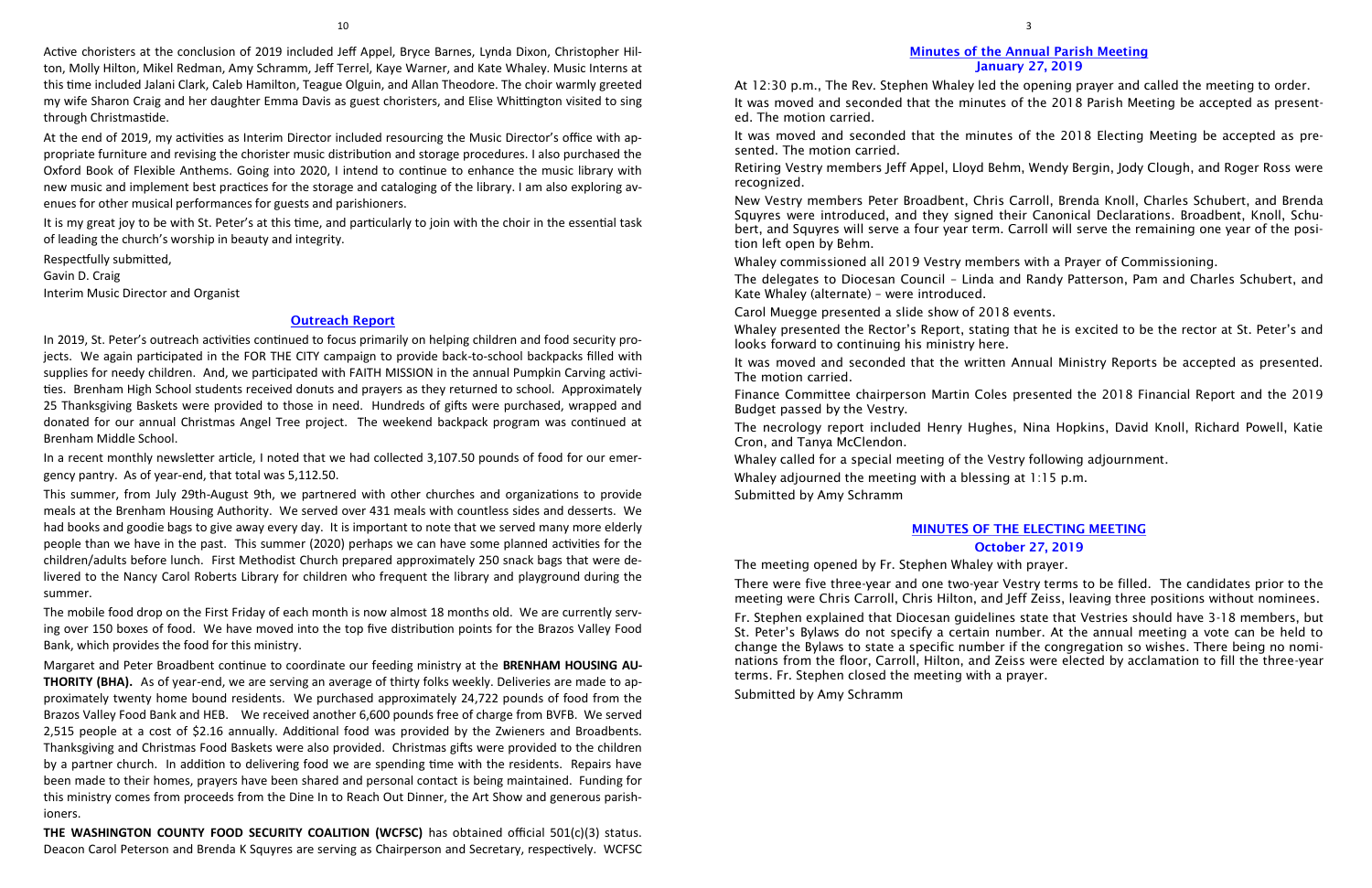## Annual Address by the Rector

The Lord be praised. I'm going to keep it short this year. There are only a few things that need to be touched on as we've weathered the various storms and calms of this year.

I am proud to be your rector, priest, and pastor. And as I tell everyone who will listen, we have the utmost beautiful expression of the Christian faith here in Brenham, not only in our liturgy but in our carrying out of duties to serve the Lord in the faces of the people around us.

The other written reports in the Annual Report Volume, reflect the good work of sharing our blessings with the people of Brenham and the Brazos Valley so please read those.

As for my report I will address to two major challenges that came up this year. Specifically, we have worked on long-term effects of water infiltration in the church that led to mold. We also have organized a strategy to call and appoint a new Director of Music.

Regarding our mold remediation work we have finally completed the roof replacement needed to finalize bids for remediation. At the writing of this letter we are waiting for the second bid to be evaluated by the Church Insurance Co. Vermont and to ascertain the overall cost and portions that St. Peter's is responsible for.

The nature and timing of the roof-work allowed us to continue worshipping in our nave through special services like Christmas and a wedding. Once remediation work starts there is a high probability that we will be out of the nave for a period of time, but it is currently unclear how long that will be. That information has not been relayed to us by the remediation company. I thank Charles Schubert and the folks that have helped him communicating with Remediation and Roofing contractors as well as Church Insurance of Vermont. This is an ongoing work that most parishioners haven't seen, but the end of the tunnel is approaching.

In September we said farewell to Linda Patterson who served St. Peter's for over 26 years in ministry to children and music. We honored her hard work on September  $29<sup>th</sup>$  while at the same time created a plan for the future of music at St. Peter's. Thank you to Beth Appel and Amy Schramm who picked up the baton early in the gap in October to bridge us to our interim music director.

We have formed a Music Search Team to help articulate the musical values of St. Peter's in a job description for prospective candidates. This team will also help me identify and interview candidates for the roles of Interim and Permanent Director of Music. The first phase of this process was accomplished by the grace of God with the arrival of Gavin Craig in October. Gavin has been received very well by our choir and staff. He is a pleasure and blessing to minister alongside. Gavin and St. Peter's are committed to each other during this interim period, and he is eligible to apply for the permanent position.

I express my thank you and appreciation to the Search Team chaired by Dr. Wendy Bergin, Lloyd Behm, Beth Appel, Roger Ross, Amy Schramm, and Chris Hilton.

Our growing edges that need focus.

I am over the top proud of your response in the October stewardship drive. Your faithful commitments and increase in offering is what will permit the vestry to balance the budget and maintain good operating accounts for the campus, staff, and program ministry.

• Monthly Mobile Drive Through Food Pantry (1<sup>st</sup> Friday of the month). On average 135 households drive through monthly to receive BVFB donated non-perishable items, fruit, vegetables and baked goods. Everyone person is qualified by filling out an application that is required by the BVFB. Thanks to Linda Warburton for inputting information into a client database so that I can prepare monthly reports. Also thanks to our devoted volunteers who help rain, shine, hot or

Do your best to keep those commitments first, before hobbies, before vacations, your commitment to St. Peter's should be first. It's not that God needs money. It's that God calls us to be faithful as he is faithful.

For my part you have the commitment of my household. Kate's and my full tithe comes from our combined salaries and my housing allowance, and we freely offer it for the operations of St. Peter's with no strings attached. Our \$10,800 tithe is our obligation and faithful response to God's care for us and is our commitment to you, because it is by your faithfulness that we are even able to be here. And we thank you from the bottom of our hearts.

Regarding this year's stewardship, we are going to build a team that will in a timely fashion faithfully dis-

9

# Music and Choir Report

Late 2019 began a period of transition in the music ministries of St. Peter's, as Dr. Linda Patterson left her 26 year position as Music Director and Organist to become Director of Music at St. Andrew's in Bryan. Dr. Patterson's last Sunday was September 29; the Anthem at the Offertory was "Draw us in the Spirit's tether" by Harold Friedell. The next several weeks' services were accompanied by Beth Appel and Amy Schramm.

On October 20, I played for my first Sunday as Interim Music Director and Organist. In this capacity, expected to last 6-8 months, I have been continuing the church's noble musical heritage through directing the choir, accompanying worship on the organ and piano, overseeing the Choir Intern program, and planning special musical events for the congregation's enjoyment. The interim nature of my position involves preparing the music program for the leadership of its next director by addressing programmatic and material needs and offering new perspectives on the direction of the program while providing continuity of leadership. The search committee continues its work of discerning the future of the music program; the committee is comprised of Wendy Bergin (Chair), Beth Appel, Chris Hilton, Amy Schramm, Roger Ross, and Lloyd Behm.

Through 2019, the Adult Choir continued its excellent leadership of the church's worship. They meet at 9:00am on Sundays for a rehearsal of the day's music and upcoming music. Each week the choir enjoys a different recipe of delicious scones, prepared by Mikel Redman. The choir performed *The Seven Last Words of* Christ by Théodore Dubois, conducted by Dr. Joel Plaag, in a concert on Good Friday. The music for Easter Sunday included *Christus Vincit* by Joseph Noyon. Music on Christmas Eve at the 9:00pm service included "Torches" by John Joubert and "The Shepherds' Farewell to the Holy Family" by Hector Berlioz.

#### Ministry Coordination

 Thanksgiving Dinner Basket Outreach Project. Twenty baskets were delivered. All recipients were large families that were qualified through use of the St. Peter's emergency walk in food

- pantry
- cold.
- 
- backpack and school supply drive.
- the weekends.

 Serve on the Outreach Committee and Washington County Food Security Initiative Committee Promoted donations from church members to help finance the "For the City" community-wide

 Fifteen snack backpacks are put together and delivered to Brenham middle school weekly. Let me know if you would like to help with this easy, quick way to help feed qualified children over

#### Communication (external & internal).

 Wrote press releases, ads, radio announcements, PSAs, posters, and Facebook notices to promote all of the above events and ministries for area newspapers, the Chamber of Commerce,

"Postings from St. Peter's" weekly email news – The readership runs about 50%, with those who

- Cub Football program, and radio stations.
- do read it appreciating its value. Be sure to give me your current email address.
- Designed website pages and kept it up to date. Go to [www.stpetersbrenham.org](http://www.stpetersbrenham.org)
- others.
- Wrote the announcements to be read by Fr. Stephen in church services
- Created the Annual Meeting slideshow. Respectfully Submitted,

Posted events to calendars of the Washington County Chamber and Radio (KWHI & KAMU) and

Carol Muegge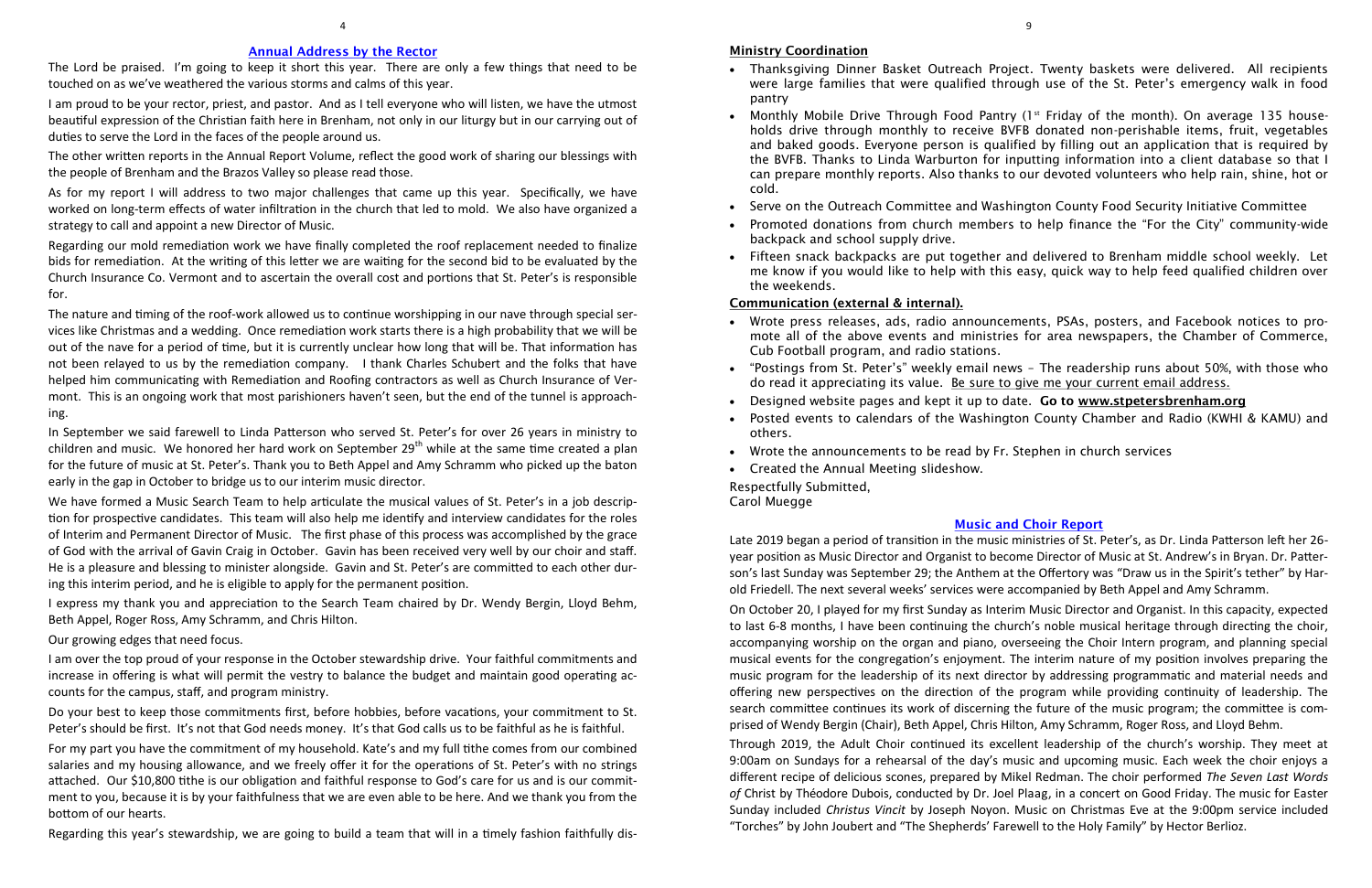#### Junior Daughters of the King Report

The mission of our order is the extension of Christ's Kingdom through prayer, service and evangelism. All our lessons and projects try to help the girls understand these concepts and use them in the world where they live. This ministry is open to any baptized Christian girl, which allows our girls to reach out to their friends to come along with us, so they can develop their spirituality as well.

We are so blessed to have the marvelous generosity, fun and people skills of Cathy Dawson as a codirectress, honed by 30+ years of teaching children and working with families. She is in charge of all the crafts this year, and done a really good job.

We have nine girls, Kate Barnes, Claire Bailey, Savannah Barnes, Georgia Carroll, Codi Clark, Katie Matthews, Aurora Osagie, Grace Adams, and Autumn Osagie who have made their promises to God and are Jr. Daughters of the King. Any girl can visit any time; this year we have had two girls who have visited the program.

Newcomer Tracking and Integration. There were about 20 "newcomers" to St. Peter's in 2019. There were many more visitors. My system to greet and track visitors – "Invite, Welcome, Connect" has been ongoing. I also prepare the name tags for newcomers. Remember to wear yours!

We started our new school year in August with a swimming and costume party (come as a character from the Harry Potter book series) at the Leaton ranch. Our lessons this year have come from the book *Lies Girls Believe and the Truth that sets Them Free,* published by Revive Our Hearts Ministry. We are learning God loves you all the time, not just when you are good, God chose you, and beauty that matters most to God is what is on the inside. We also explored how families can be different and that is good, and that sin separates us from each other and God. We went, 8 girls and 2 adults, to a weekend retreat to Camp Allen with Juniors from all over our Diocese two weeks ago. In the Harry Potter theme, the girls became a part of Godwords School for Spirituality and Mysticism, made wands of blessing, healing oils, and learned how to defend against the Dark Arts. We will continue learning the truth about relationships with friends and boys and how Jesus wants to be the Boss of our thoughts. Our service projects have been to stuff boxes for Seafarers, make goodie bags for the Brenham Police Dept., a bake sale for BTXLA, and in March we will go to Beacon, a homeless ministry of the Cathedral in Houston and do laundry.

Thanks to the support of the Sr. Daughters of the King and the Vestry these girls are learning how to pray and serve and bring others to come along with us.

FHS, Nancy Leaton

## Ministry and Communication Ministry Report

In the position of Ministry and Communication Coordinator, I work collaboratively with the rector, staff, vestry, ministry teams and volunteers in four main areas: newcomer integration, special events planning, communication (external & internal) and coordination and reporting of ministries.

#### Special Events & Projects Coordination

Among other smaller events:

- The Dine In to Reach Out (this year's "Kentucky Derby Party") fundraiser raised about \$10,500 that was donated to three beneficiaries: Burton Bridge Ministry, supplies for our Brenham Texas Leadership Academy (BTXLA) art and music program, and St. Peter's Community Food Security Initiatives. Special thanks goes to everyone who helped with the dinner.
- Creative Arts Camp. There were about 40 campers aged kindergarten through  $6<sup>th</sup>$  grade. Thanks to Beth Appel, Camp Director, our Youth Assistants and adult volunteers and especially our teachers.
- St. Peter's Art Show & Sale. More than 300 people came through the show. I am receiving several requests from new artists every year to be invited to participate. Money raised will be put to use to plan 2020's show. Thanks to our Art Show chair Jan Carroll and all others who spent their time.
- Our program was an activity to learn more about each other through DOK Fun Fact BINGO.
- We packed 25 shoeboxes with toiletries and other personal items for Seafarers at the Port of Houston.
- Linda Warburton presented our program on Advent Meditations to Ponder Your Heart.
- We installed 3 new members Carol Hughes, Gale Miller, and Annette Stadelmann and gained a member by transfer - Sandra Nauert.

Respectfully submitted, Kathy Thompson

cuss a theme, timeline, and implementation for October's drive. I want four people on that team. (You want to be on that team.)

Church Security- There has been an increase in public violence against houses of worship which has created anxiety among many people. It is my responsibility to teach and assure you that this world is a temporary place for each of us, and our hope for eternal life and security rests in God alone. I confess to you that I have no fear in violence to myself, but, at the same time, we have a duty to keep safe, to the best of our power, the sanctity of our fellowship, worship, and lives of those entrusted to our care. As such there is renewed fervor to create a written policy and plan of action for surveying and monitoring safety in our buildings during worship. I intend to form a steering committee to evaluate diocesan policies and local practices that will provide a written policy and procedure for St. Peter's. While no open space is perfectly safe from violence, there are things we can and will do to increase safety in our gatherings.

Finally, we have been presented with an opportunity to host a large organization for moms with young children on a bimonthly basis. Moms, Inc. of Brenham has asked if St. Peter's could take up support for their organization on two Thursdays per month from 9-11 a.m. Moms enjoy fellowship and learning programs while their children are cared for in the classrooms and nursery areas of our church. We intend to provide chapel services for the children and other discipling program as we are able. Of course, this will not take place until we get a clean bill of health from our remediation company. Transitions and thank you.

In January Kerry Hughes step away from ministry to help care for her family. She faithfully passed care of our youth and children to Pam Knebel. Thank you both. Pam is doing a good job of planning activities. We hope that some of our fellowship outings will encourage youth to gather more frequently.

Thank you to Cathy Stuckert for your transitional leadership in passing the torch to Cornelia Estey as Lector/ LEM scheduler. It's been a very smooth transition and I'm thankful to both of you for that.

Ongoing appreciation and affections for Mary Mabry and all the altar guild. Your reward is great in heaven, but for now you'll have to suffice with a thank you from me.

To Margaret and Peter Broadbent and all of you on the bereavement hospitality (that whole group is phenomenal). Thank you to the faithful service of the Sunday hospitality teams, also to Doug Peck and Sunday Breakfast team. Thank you to the outreach committee for your labor. You're incredible.

To the Daughters of the King, if it weren't for your prayers I would be drowning. Thank you.

Faithfully, Fr. Stephen+